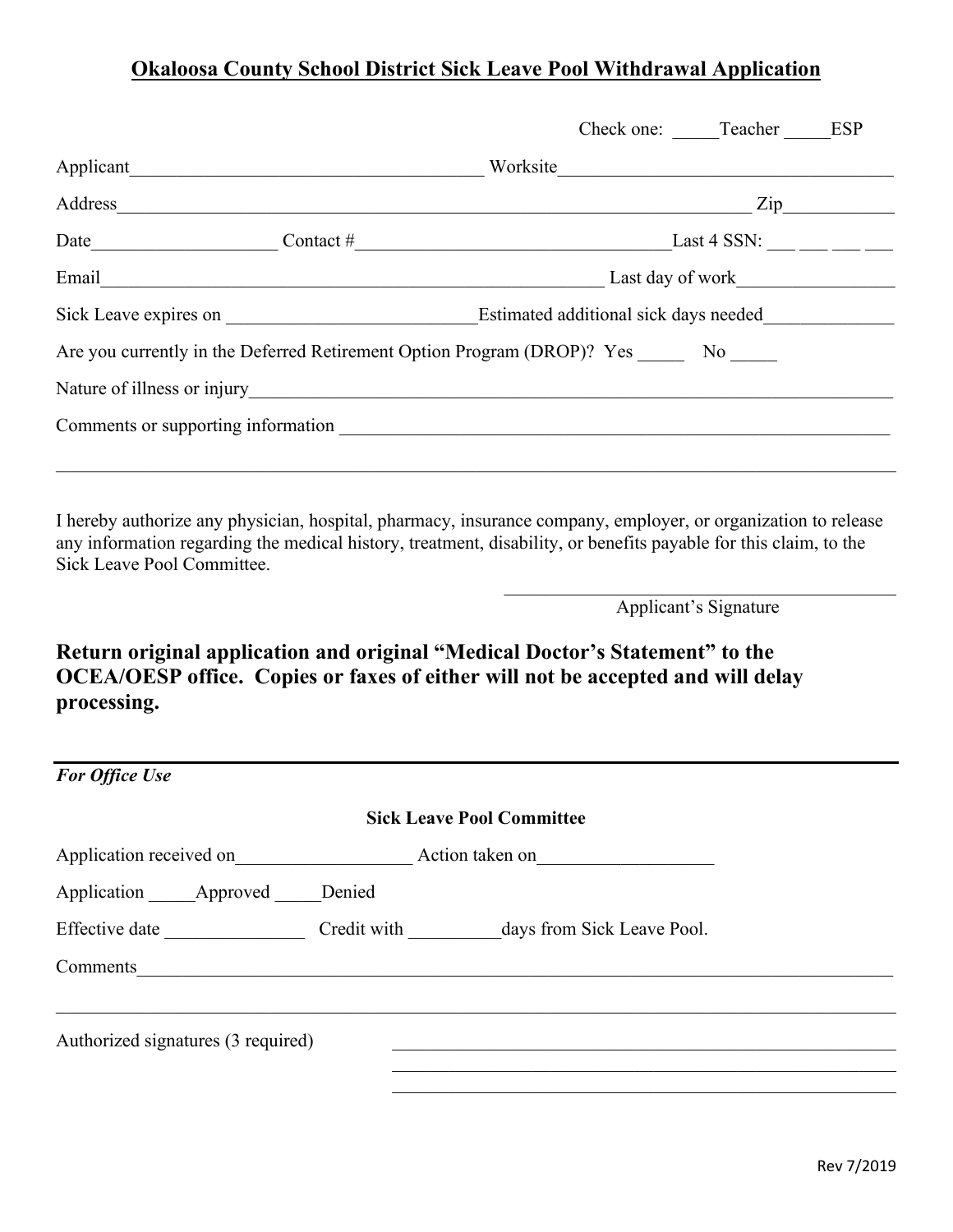## **MEDICAL DOCTOR'S STATEMENT**

The Okaloosa County Education Association's Sick Leave Pool Committee is requesting information on the patient below in order to make an informed decision as to whether he/she qualifies for days to be advanced under our Sick Leave Pool plan. No fax or photocopies of this form will be accepted. Documents should be returned in person or mailed to the OCEA office at 348 Valparaiso Parkway, Valparaiso, FL 32580. Please complete the following:

Date:

Patient:

Please describe in detail the illness/complications of the patient named above. Without this information, sick leave requested by the applicant is subject to denial.

Please state specifically the reason(s) this patient must be off work. Please include any documentation/records to verify illness and reasons for medical leave. Without documentation/records, the sick leave requested by applicant is subject to denial.

Please indicate the patient's minimum expected time to be off work giving specific beginning and ending dates.

## **Physician** Signature \_\_\_\_\_\_\_\_\_\_\_\_\_\_\_\_\_\_\_\_\_\_\_\_\_\_\_\_\_\_\_\_\_\_\_\_\_\_\_

(Do not use stamp.)

**Please print - Physician Name/Address/Telephone #/ID #:**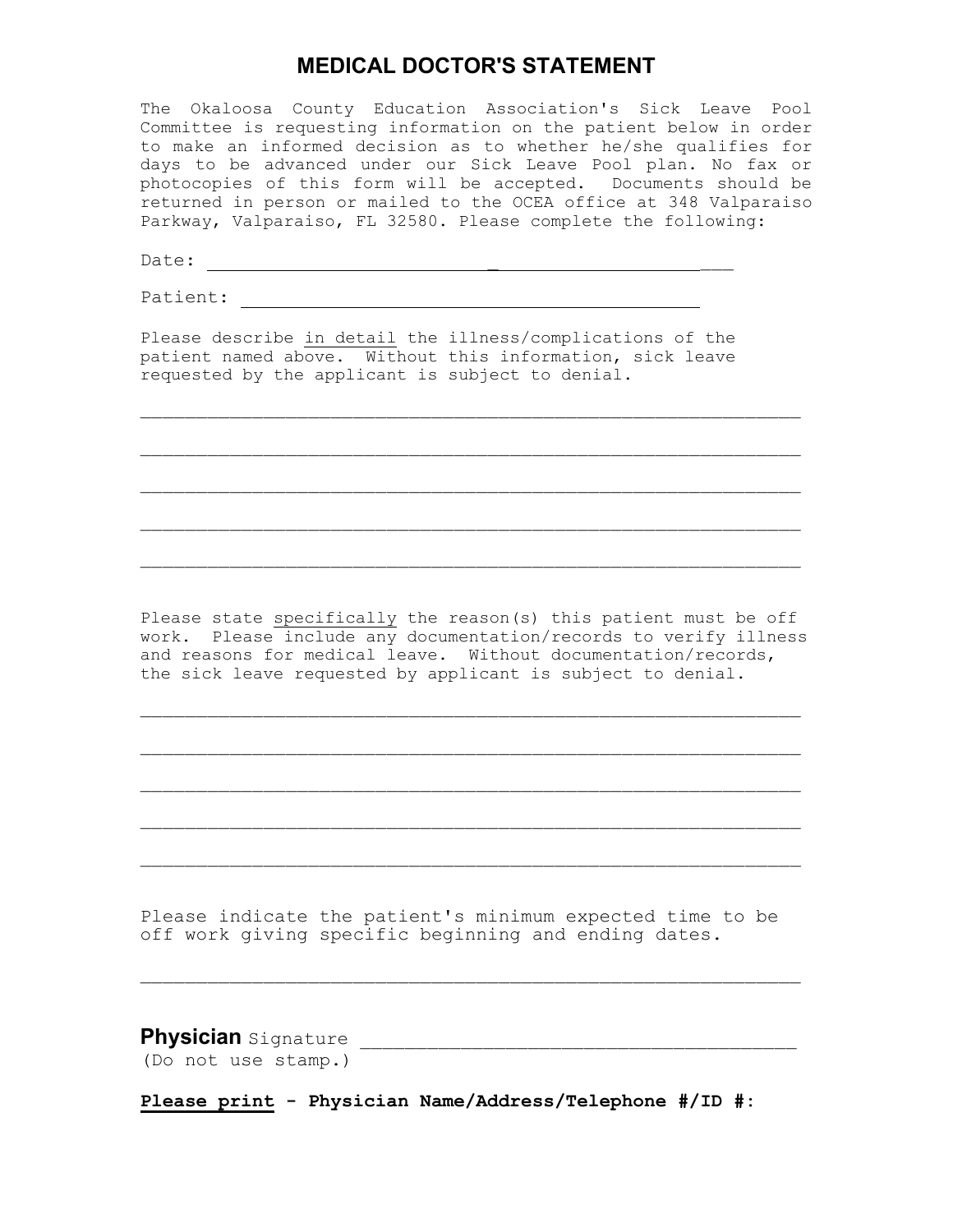## Sick Leave Pool Guidelines for OCSD Education Staff Professionals

All full-time employees shall be eligible for participation in the SICK LEAVE POOL after one (1) year of employment by the Okaloosa County School Board provided said employee has accumulated a minimum of twelve (12) days of accrued unused sick leave. Days are determined using the number of hours an employee works in a normal day.

The SICK LEAVE POOL Committee, appointed by OESP, will review all requests for SICK LEAVE POOL days. The Committee shall have the sole right to approve or deny requests based on the information provided by the applicant and their physician. If an applicant does not agree with the Committee's decision, they may file **one (1)** appeal with the Committee. The appeal will consist of a more detailed Medical Doctor's Statement form explaining why it is catastrophic/life threatening and must be submitted within two (2) weeks of the initial denial. **After the appeal, the decision of the Committee is final.**

The participating employee's inability to return to work due to a personal catastrophic/life threatening illness or injury shall normally be the basis for granting sick leave hours from the SICK LEAVE POOL. Catastrophic injury or illness is defined as a severe condition or combination of conditions affecting the mental or physical health of the employee which has resulted in a life-threatening condition and/or has had a major impact on life-functions. (This includes confirmation for bed rest). "Catastrophic and Life Threatening" does not include intentional self-inflicted injuries, elective surgery (i.e., face lift, liposuction, tubal ligation, vasectomy) nor does it include colds, bronchitis, earaches, toothaches or other minor illnesses.

**Temporomandibular Joint (TMJ)**: Consideration of use of SICK LEAVE POOL days will be evaluated on an individual basis, once the condition has gone beyond the care of a dentist and is at the level of a physician's care. A Medical Doctor's Statement form must be completed and signed by the attending physician.

**Pregnancy**: Pregnancy itself is **NOT** covered under the rules of the SICK LEAVE POOL (including six weeks after delivery). Catastrophic and/or extenuating circumstances which would cause absences prior to delivery or after the customary six (6) weeks post-partum will be reviewed on a case-by-case basis.

**Mental Illness:** Mental illness will be considered on an individual basis at the point when it becomes medically necessary for hospitalization or institutionalization of the individual. At that time, a detailed Medical Doctor's Statement form, signed by the physician, stating hospitalization/institutionalization is necessary, must be submitted to the Committee by the applicant.

- 1. To be eligible for days from the SICK LEAVE POOL, an applicant must: (a) have used all personal sick leave days and (b) have been absent for at least five (5) continuous workdays due to the illness/injury for which SICK LEAVE POOL days are requested.
- 2. A Medical Doctor's Statement form must accompany the SICK LEAVE POOL Withdrawal Application. This form will provide the Committee with the nature of the illness/injury and minimum time required off work with the beginning/ending dates and must be signed by the attending physician. Forms can be obtained from the OESP office.
- 3. Membership doesn't necessarily mean approval. Approved leave is awarded in increments of five (5) to twenty (20) days and limited to a total of sixty (60) days per twelve (12) month period. If additional time beyond the initial awarded days becomes necessary, an updated Medical Doctor's Statement from the physician and Withdrawal Application must be submitted for approval of extension.